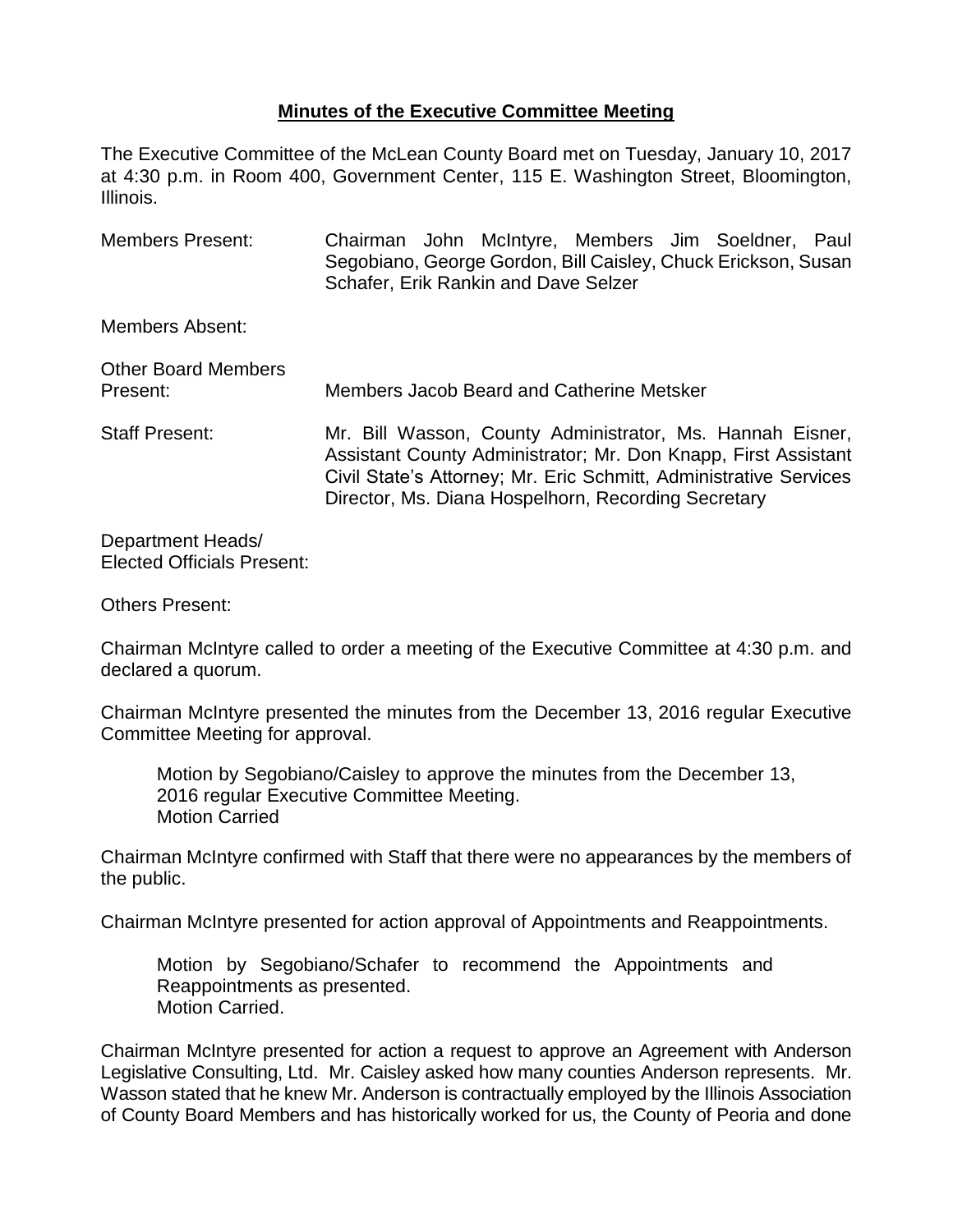Executive Committee Minutes January 10, 2017 Page **2** of **6**

some work for Tazewell County. He stated that he did not know if those contracts continue to date. Mr. Caisley asked if any of their interests are in conflict with our interests. Mr. Wasson stated that in most circumstances they do not conflict. Mr. McIntyre mentioned discussing with Mr. Anderson the possibility of forming a coalition of I-74/I-72 Counties. Mr. McIntyre indicated that Mr. Anderson has been very helpful in the past and is currently helping to keep them informed on legislation. Mr. Wasson stated that Mr. Anderson has been very helpful representing McLean County's interests and concerns. He provided the example of the juvenile court Bill currently being considered as well as working defensively over the last year to make sure the powers of County Boards are not eroded. Mr. Wasson pointed out that legislation frequently comes up quickly and is considered with very little notice to agencies and local governments, so the ability to have someone there to provide us with information is valuable. Mr. Wasson stated that the fee included in this contract is the same as it has been in the past.

Motion by Soeldner/Selzer to recommend approval of an Agreement with Anderson Legislative Consulting, Ltd. Motion Carried.

Chairman McIntyre presented for action an approval of an Emergency Appropriation Ordinance Amending the McLean County Fiscal year 2016 Combined Annual Appropriation and Budget Ordinance for the County Board Budget.

Motion by Gordon/Caisley to recommend approval of an Emergency Appropriation Ordinance Amending the McLean County Fiscal year 2016 Combined Annual Appropriation and Budget Ordinance. Motion Carried.

Mr. Paul Segobiano, Chairman of the Property Committee presented for action a request to approve an amendment to camping fees in the McLean County Ordinance.

Motion by Segobiano/Soeldner to recommend approval of an amendment to camping fees in the McLean County Ordinance. Motion Carried.

Chairman Segobiano presented for action a request to approve an Amendment to the Amended and Restated Lease between the County of McLean and the Public Building Commission.

Motion by Segobiano/Gordon to recommend approval of an Amendment to the Amended and Restated Lease between the County of McLean and the Public Building Commission. Motion Carried.

Chairman Segobiano presented for action a request to approve an Amendment to Contract for Operation and Maintenance between County of McLean and the Public Building Commission.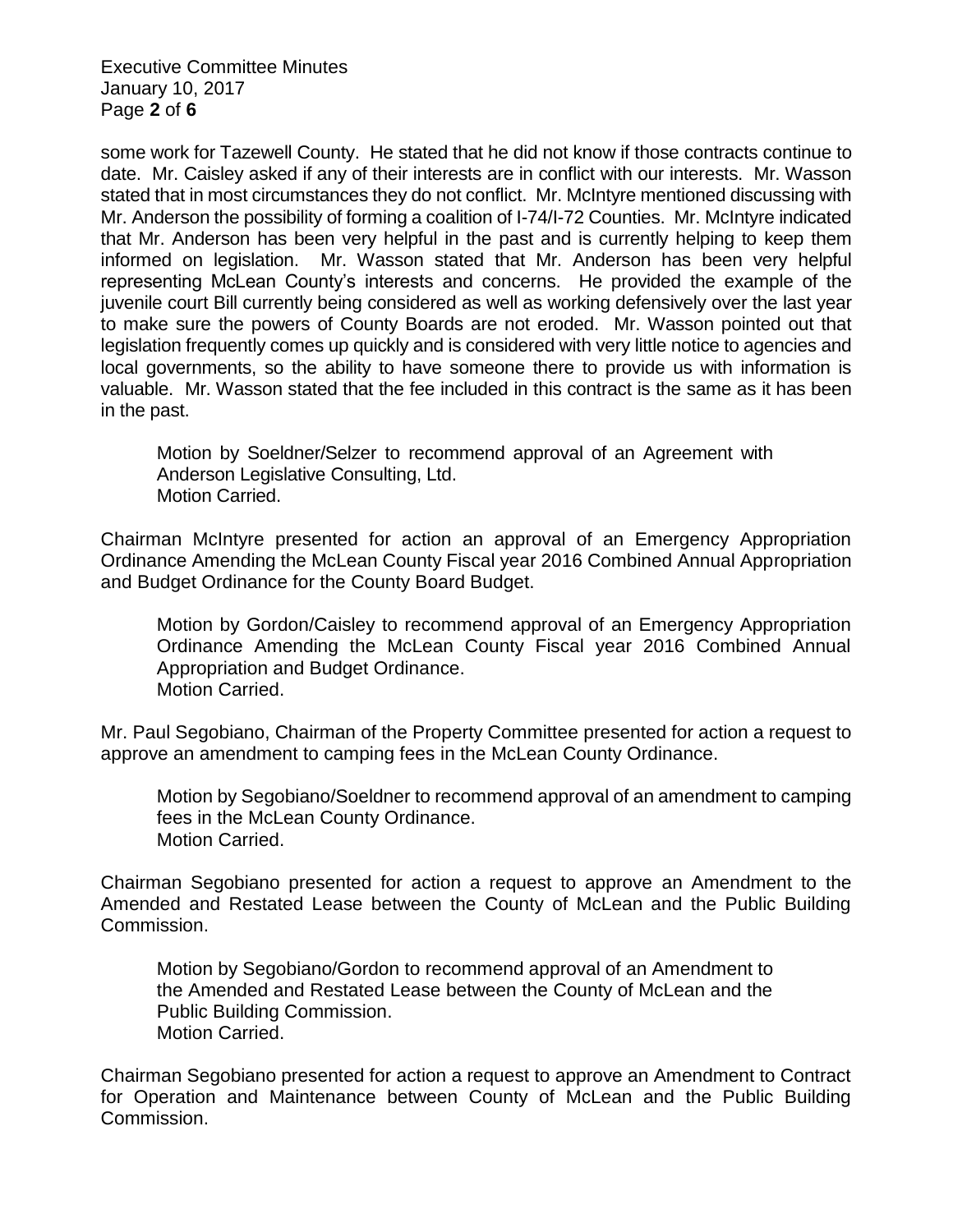Executive Committee Minutes January 10, 2017 Page **3** of **6**

> Motion by Segobiano/Selzer to recommend approval of Amendment to Contract for Operation and Maintenance between County of McLean and the Public Building Commission. Motion Carried.

Chairman Segobiano presented for action a request to approve an Emergency Appropriation Ordinance amending the McLean County Fiscal Year 2016 combined Annual Appropriation and Budget Ordinance through the Facilities Department for PBC leases.

Motion by Segobiano/Schafer to recommend approval of an Emergency Appropriation Ordinance amending the McLean County Fiscal Year 2016 combined Annual Appropriation and Budget Ordinance through the Facilities Department for PBC leases. Motion Carried.

Chairman Segobiano presented for action a request to approve an Emergency Appropriation Ordinance amending the McLean County Fiscal Year 2017 combined Annual Appropriation and Budget Ordinance through the Facilities Department for carpet at the 200 W. Front St. building.

Motion by Segobiano/Selzer to recommend approval of an Emergency Appropriation Ordinance amending the McLean County Fiscal Year 2017 combined Annual Appropriation and Budget Ordinance through the Facilities Department for carpet at the 200 W. Front St. building. Motion Carried.

Mr. Segobiano indicated they would have one additional item to present to the Board. Chairman McIntyre asked if there were any questions for Mr. Segobiano and the Property Committee; hearing none, he moved on to the Justice Committee.

Mr. George Gordon, Chairman of the Justice Committee presented for action a request to approve an Amendment to Agreement between the Illinois Criminal Justice Information Authority and County of McLean on behalf of McLean County Children's Advocacy Center/CASA. Mr. Selzer asked them to clarify why we are the leasing building and not some agency in Livingston County. Mr. Wasson clarified that the grants for our CAC department including providing services in Livingston County.

Motion by Gordon/Caisley to recommend approval of Amendment to Agreement between the Illinois Criminal Justice Information Authority and County of McLean on behalf of McLean County Children's Advocacy Center/CASA. Motion Carried.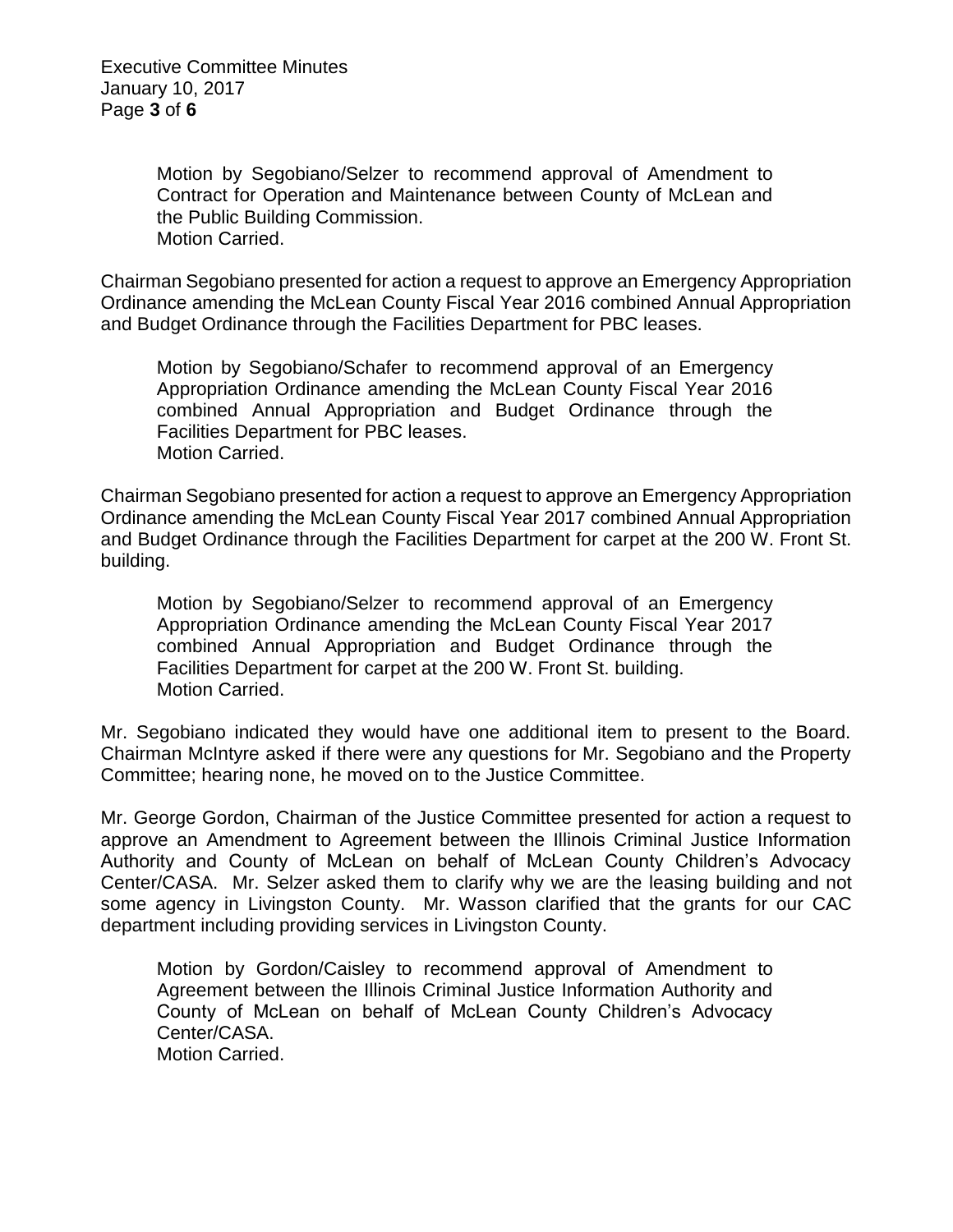Executive Committee Minutes January 10, 2017 Page **4** of **6**

Chairman Gordon presented for action a request to approve a Lease Agreement between McLean County and the Hope Pregnancy Center of Livingston County for satellite CAC space at 202 N. Main Street, Pontiac, IL.

Motion by Gordon/Segobiano to recommend approval of a Lease Agreement between McLean County and the Hope Pregnancy Center of Livingston County for satellite CAC space at 202 N. Main Street, Pontiac, IL.

Motion Carried.

Chairman Gordon presented for action a request to approve 2017 contract between County of McLean and Heartland Community College for GED classes in the McLean County Detention Facility.

Motion by Gordon/Selzer to recommend approval of 2017 contract between County of McLean and Heartland Community College for GED classes in the McLean County Detention Facility Motion Carried.

Chairman Gordon presented for action a request to approve an Emergency Appropriation Ordinance Amending the McLean County Fiscal Year 2017 Combined Annual Appropriation and Budget Ordinance for the Sheriff's Department.

Motion by Gordon/Segobiano to recommend approval of an Emergency Appropriation Ordinance Amending the McLean County Fiscal Year 2017 Combined Annual Appropriation and Budget Ordinance for the Sheriff's Department.

Motion Carried.

Chairman Gordon indicated that the Committee would have one additional item to present to the Board next week. Chairman McIntyre asked if there were any questions for Chairman Gordon and the Justice Committee; hearing none, he moved on to the Finance Committee.

Mr. David Selzer, Chairman of the Finance Committee, presented for action a request to approve an Emergency Appropriation Ordinance amending the McLean County Fiscal Year 2016 Combined Annual Appropriation and Budget Ordinance for the Animal Control Department.

Motion by Selzer/Caisley to recommend approval of an Emergency Appropriation Ordinance amending the McLean County Fiscal Year 2016 Combined Annual Appropriation and Budget Ordinance for the Animal Control Department. Motion Carried.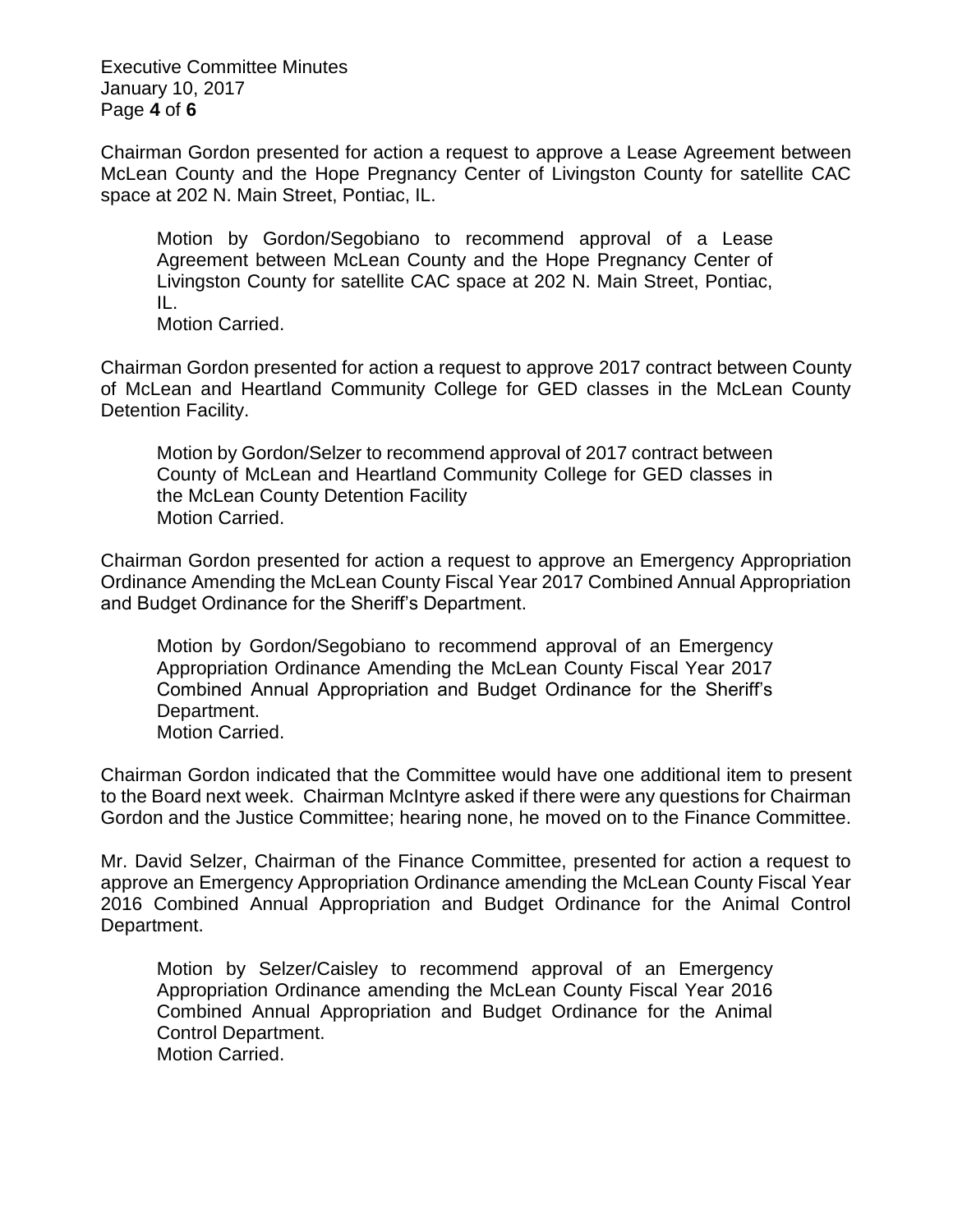Executive Committee Minutes January 10, 2017 Page **5** of **6**

Chairman Selzer indicated the Committee had nothing further for the Board to Consider. Chairman McIntyre asked if the Committee had any questions for Mr. Selzer or the Finance Committee; hearing none, he moved on to the Health Committee.

Ms. Susan Schafer, Chairman of the Health Committee indicated she had nothing to present for action before the Committee, but would have something for the Board next week. Chairman McIntyre asked if there were any questions for Chairman Schafer or the Health Committee; hearing none, he moved on to the Land Use and Development Committee.

Mr. Chuck Erickson, Chairman of the Land Use and Development Committee indicated he had nothing to present for action before the Committee, but would have something for the Board next week. Chairman McIntyre asked if there were any questions for Chairman Erickson or the Land Use and Development Committee; hearing none, he moved on to the Transportation Committee.

Mr. Bill Caisley, Chairman of the Transportation Committee represented for action a request to approve an Emergency Appropriation Ordinance Amending the McLean County Fiscal Year 2016 Combined Annual Appropriation and Budget Ordinance for the McLean County Highway Department Fund 0120.

Motion by Caisley/Segobiano to recommend approval of an Emergency Appropriation Ordinance Amending the McLean County Fiscal Year 2016 Combined Annual Appropriation and Budget Ordinance for the McLean County Highway Department Fund 0120. Motion Carried.

Chairman Caisley indicated they would have other items to present to the board next week. Chairman McIntyre asked if there were any questions for Chairman Caisley or the Transportation Committee; hearing none, he moved on to the Report of the Administrator.

Mr. Wasson presented his report on employment activities in the last month and indicated none of those positions were under the purview of the Executive Committee. Chairman McIntyre asked the Committee if they had any questions for Mr. Wasson; hearing none, he thanked him.

Chairman McIntyre asked if there was any further business to come before the Committee; hearing nothing, he moved to paying of the Bills.